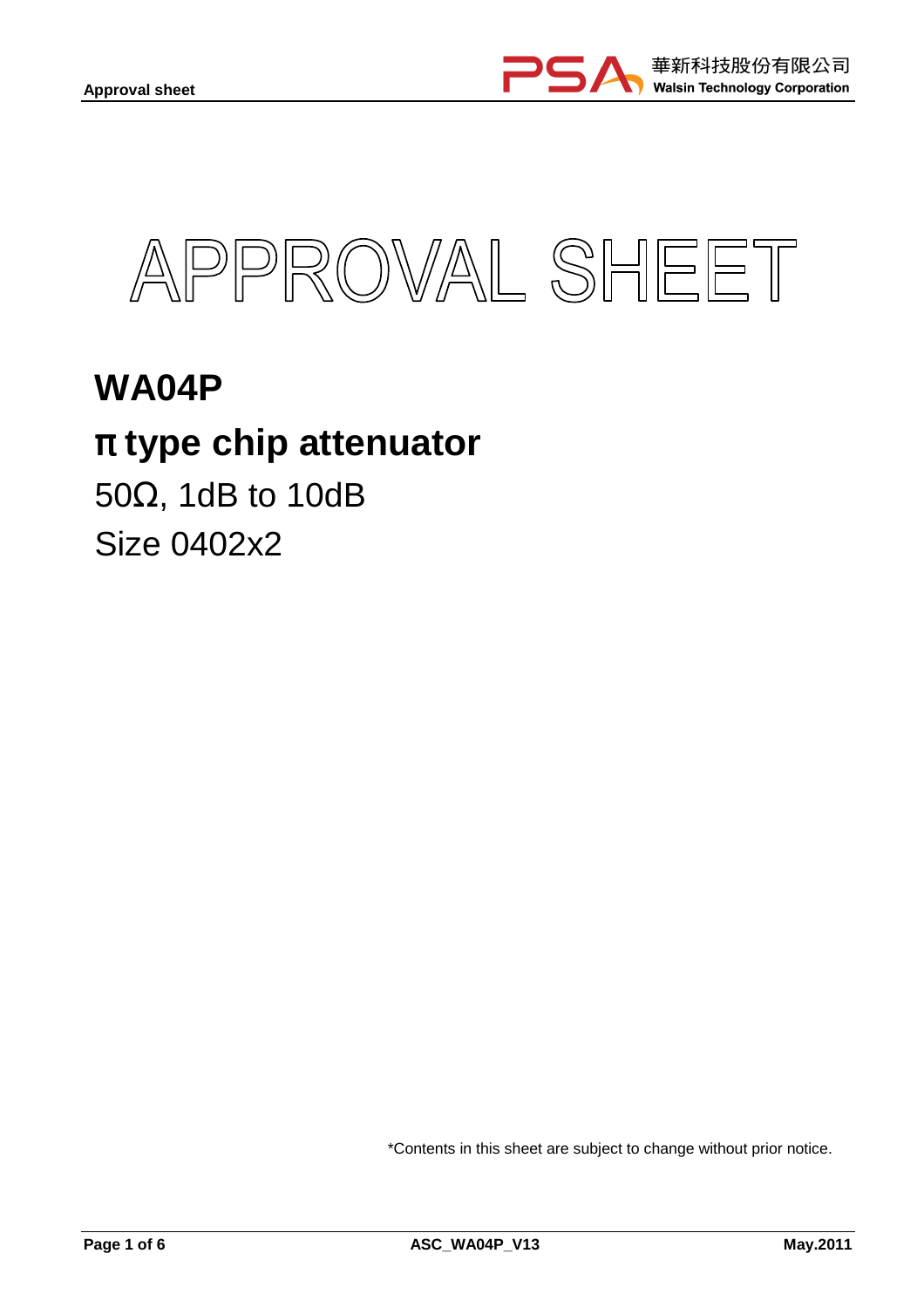

#### **FEATURE**

- 1. Unbalanced  $\pi$  type attenuator circuit in one chip (1.0mm x 1.0mm)
- 2. Mounting occupation area reduction
- 3. Mounting assembly cost saving

### **APPLICATION**

- Attenuation, level control, impedance matching of high frequency signals of communication equipment;
- Mobile phone (GSM, CDMA, PDC, etc,…)
- Telecom

# **DESCRIPTION**

The attenuator is constructed in a high grade ceramic body (aluminum oxide). Internal circuit is applied to the top surface of the substrate, and its design determines the required attenuation value. The attenuation layer is covered with a protective coating and a rectangular marker indicates input pin1 as shown in circuit configuration.



Fig 1. Outline of WA04P Chip attenuator

# **CIRCUIT CONFIGURATION**

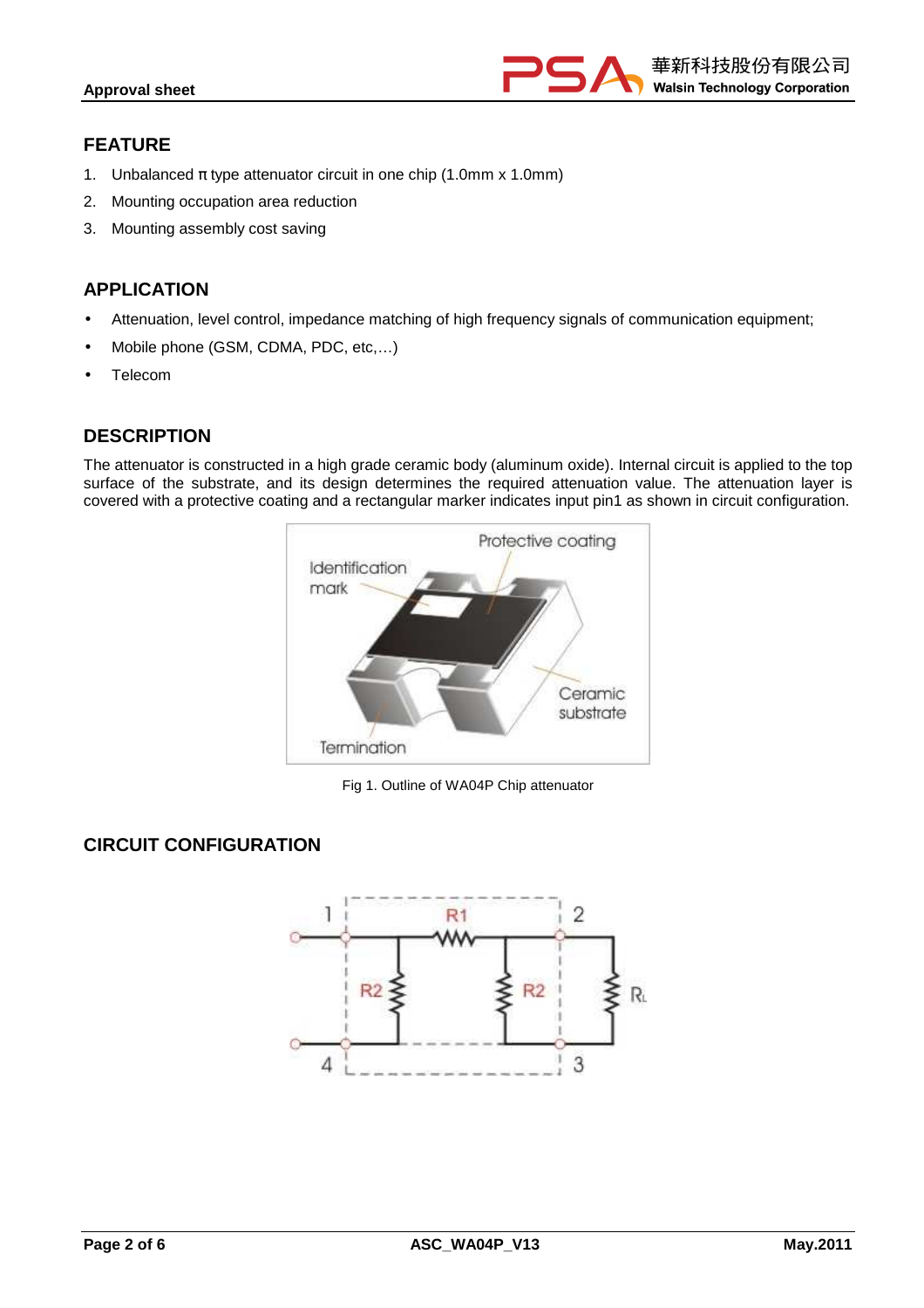

# **QUICK REFERENCE DATA**

| Item                                  | <b>General Specification</b>                      |  |  |
|---------------------------------------|---------------------------------------------------|--|--|
| Series No.                            | WA04P(Convex type)                                |  |  |
| Size                                  | 0402x2 (1005x2)                                   |  |  |
| <b>Attenuation Range</b>              | 1dB, 2dB, 3dB, 4dB, 5dB, 6dB, 7dB, 8dB, 9dB, 10dB |  |  |
| <b>Attenuation Tolerance</b>          |                                                   |  |  |
| $1dB \sim 5dB$                        | $\pm 0.3$ dB                                      |  |  |
| $6dB \sim 10dB$                       | $\pm 0.5$ dB                                      |  |  |
| Characteristic impedance              | $50\Omega$                                        |  |  |
| Rated power at T <sub>amb</sub> =70°C | 0.04 W / package                                  |  |  |
| Limiting voltage (DC)                 | 50V                                               |  |  |
| Frequency range (DC)                  | Max. 2.2 GHz                                      |  |  |
| VSWR (Voltage Standing Wave Ratio)    | Max. 1.3                                          |  |  |
| <b>Number of Resistors</b>            | 3 resistors                                       |  |  |
| Number of Terminals                   | 4 terminals                                       |  |  |
| Climatic category (IEC60068)          | 55/155/56                                         |  |  |

# **DIMENSIONS(mm)**

|    | WA04P              |  |  |
|----|--------------------|--|--|
| L  | $1.00 \pm 0.10$    |  |  |
| w  | $1.00 + 0.10 / -0$ |  |  |
| т  | $0.35 \pm 0.10$    |  |  |
| P  | $0.65 \pm 0.10$    |  |  |
| A  | $0.33 \pm 0.10$    |  |  |
| Ta | $0.15 \pm 0.10$    |  |  |
| Тb | $0.25 \pm 0.10$    |  |  |



#### **MARKING**

**No marking for WA04P chip attenuator** 

#### **FUNCTIONAL DESCRIPTION**

#### Product characterization

Standard attenuation values include 1dB to 5dB with a tolerance of ±0.3dB, 6dB to 10dB with a tolerance of ±0.5dB.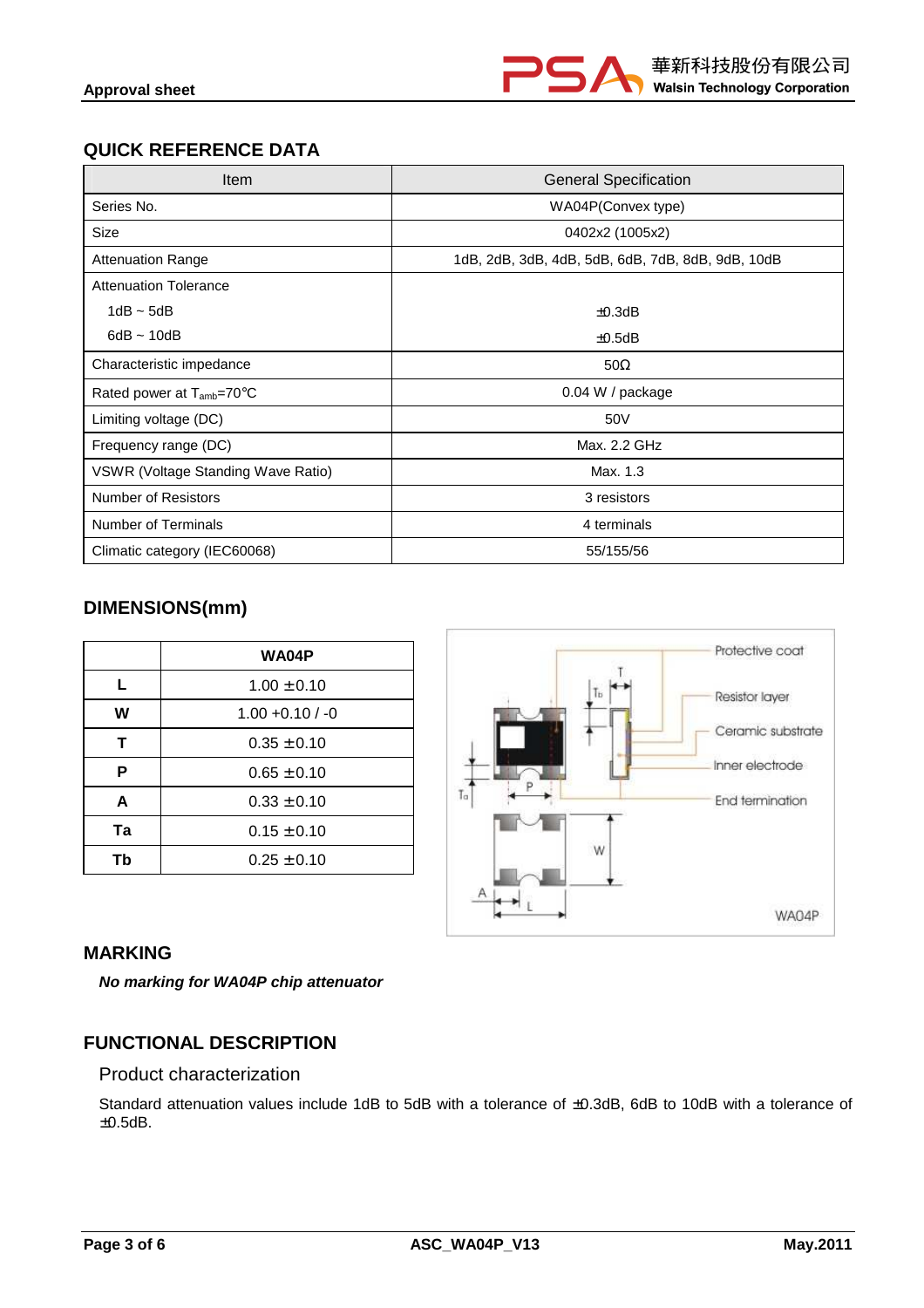

# **CATALOGUE NUMBERS AND PACKAGING**

The attenuators have a catalogue number starting with .

| <b>WA04</b>    | P                         | 001                     | X            | B                |                     |                         |
|----------------|---------------------------|-------------------------|--------------|------------------|---------------------|-------------------------|
| Size code      | Type code                 | <b>Attenuation code</b> | Impedance    | <b>Tolerance</b> | Packaging code      | <b>Termination code</b> |
| WA04: 0402 per | P<br>: convex, $\pi$ type | $001 = 1dB$             | $X:50\Omega$ | $A : \pm 0.2dB$  | $T : 7"$ reel taped | $=$ Sn base (lead       |
| element        | attenuator                | $002 = 2dB$             |              | B : ±0.3dB       |                     | free)                   |
|                |                           | $003 = 3dB$             |              | $C : \pm 0.5dB$  |                     |                         |
|                |                           | $004 = 4dB$             |              | $D : \pm 1.0dB$  |                     |                         |
|                |                           | $005 = 5dB$             |              |                  |                     |                         |
|                |                           | $006 = 6dB$             |              |                  |                     |                         |
|                |                           | $007 = 7dB$             |              |                  |                     |                         |
|                |                           | $008 = 8dB$             |              |                  |                     |                         |
|                |                           | $009 = 9dB$             |              |                  |                     |                         |
|                |                           | $010 = 10dB$            |              |                  |                     |                         |

Packaging : 8mm width paper taping 10,000pcs per reel.

#### **MOUNTING**

Due to their rectangular shapes and small tolerances, Surface Mountable Resistors are suitable for handling by automatic placement systems.

Chip placement can be on ceramic substrates and printed-circuit boards (PCBs).

Electrical connection to the circuit is by individual soldering condition.

The end terminations guarantee a reliable contact.

#### **SOLDERING CONDITION**

The robust construction of chip resistors  $\overline{(\overline{)}\ }$ allows them to be completely immersed in a solder bath of 260°C for 10 seconds. Therefore, it is possible to mount Surface Mount Resistors on one side of a PCB and other discrete components on the reverse (mixed PCBs).

Surface Mount Resistors are tested for solderability at 235°C during 2 seconds. The test condition for no leaching is 260°C for 30 seconds. Typical examples of soldering processes that provide reliable joints without any damage are given in Fig 3.



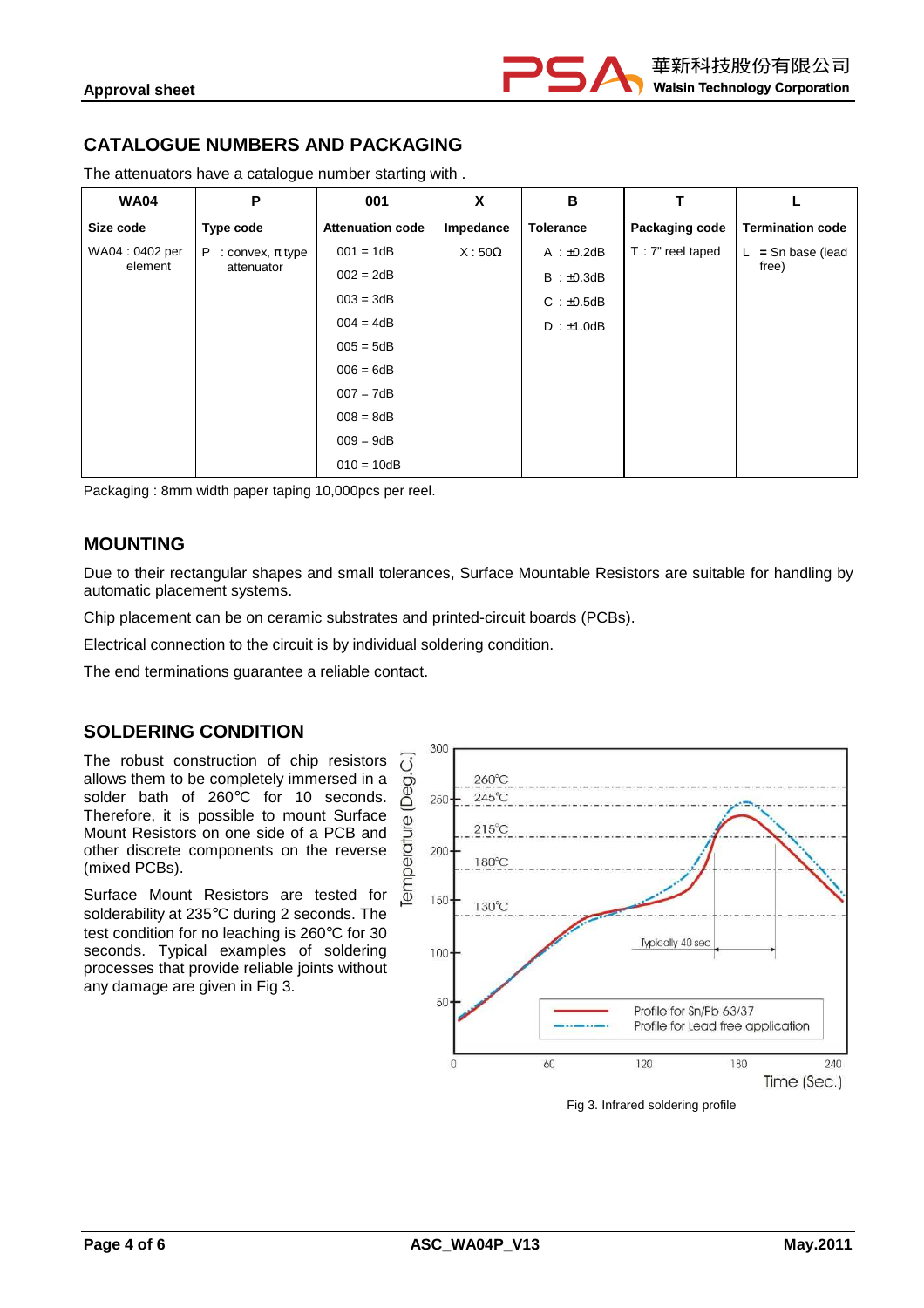

# **TEST AND REQUIREMENTS (JIS C 5201-1 : 1998)**

| <b>TEST</b>                             | <b>PROCEDURE</b>                                                                                                      | <b>REQUIREMENT</b>                           |
|-----------------------------------------|-----------------------------------------------------------------------------------------------------------------------|----------------------------------------------|
| Characteristic<br>Impedance             | Measuring circuit<br>2<br>R1<br>w<br>R <sub>2</sub><br>R2<br>$R_i$<br>3                                               | $50\Omega$                                   |
| Insulation<br>resistance                | Apply the 50VDC for 1minute                                                                                           | At least $100M\Omega$                        |
| Clause 4.6                              |                                                                                                                       |                                              |
| Solderability                           | Un-mounted chips completely immersed for 2±0.5 second in a SAC                                                        | good tinning (>95% covered)                  |
| Clause 4.17                             | solder bath at 235℃±5℃                                                                                                | no visible damage                            |
| Resistance to                           | Un-mounted chips completely immersed for 10±1 second in a SAC                                                         | no visible damage                            |
| soldering<br>heat(R.S.H)<br>Clause 4.18 | solder bath at 260℃±5°C                                                                                               | Attenuation 1~ 2dB : within<br>±0.1dB        |
|                                         | Attenuation 3~ 5dB : within<br>$\pm 0.2$ dB                                                                           |                                              |
|                                         |                                                                                                                       | Attenuation 6~ 10dB : within<br>$\pm 0.3$ dB |
| Temperature<br>cycling                  | 30 minutes at -55°C±3°C, 2~3 minutes at 20°C+5°C-1°C, 30<br>minutes at +155°C±3°C, 2~3 minutes at 20°C+5°C-1°C, total | Ditto                                        |
| Clause 4.19                             | 5 continuous cycles                                                                                                   |                                              |
| Load life<br>(endurance)                | 1000 +48/-0 hours, loaded with RCWV or Vmax in chamber<br>controller 70±2°C, 1.5 hours on and 0.5 hours off           | Ditto                                        |
| Clause 4.25                             |                                                                                                                       |                                              |
| Dielectric Withstand                    | Apply the maximum overload voltage (AC) for 1 minute                                                                  | No breakdown or flashover                    |
| Voltage                                 |                                                                                                                       |                                              |
| Clause 4.7                              |                                                                                                                       |                                              |